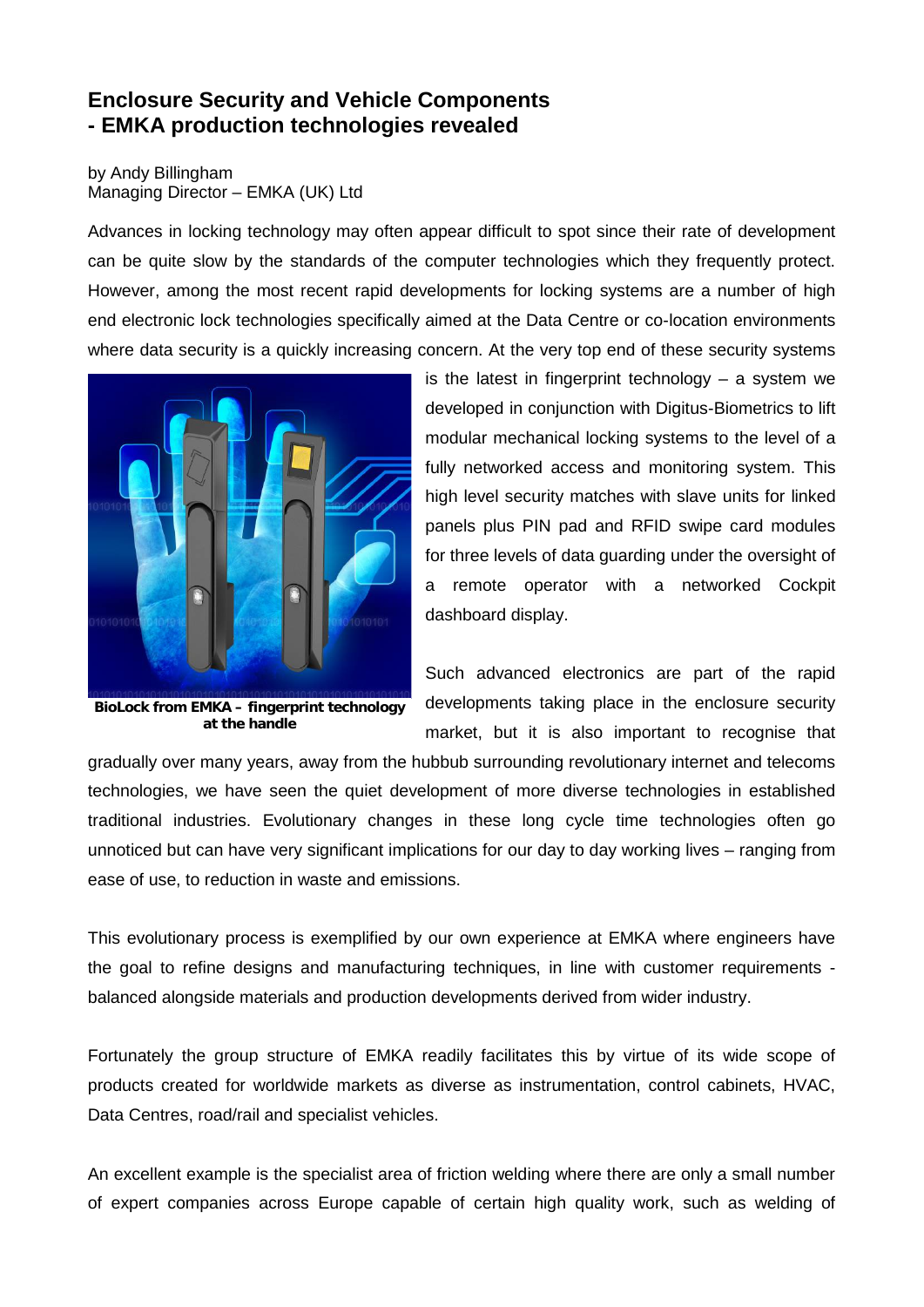aluminium tube to aluminium casting for an advanced sports car gas damper suspension strut. These suspension tubes are produced for Bilstein damper units to go on the new BMW i8 electric sports car whose specification includes light weight, limited space and close tolerances of the aluminium used for both the tube and the forged bracket to be attached. Friction welding was considered optimal in this case because of its high strength and consistent blending of both substrate materials throughout the weld, giving an airtight and void free joint. In addition the production process was simplified and cost reduced since friction welds require no consumables such as filler metal and flux – which also eliminates the need to clean residues from the completed assembly. Friction welding in general has been found to be excellent for the joining of dissimilar metals while minimizing the Heat Affected Zone (HAZ) – thus greatly enhancing the designer's ability to optimize material choices and location of joints in the structure.



**High strength aluminium forged component from EMKA**

An aluminium forging and welding capability for automotive engineering led to investment in a more extensive aluminium plant also including casting, pressing and stamping for other components such as decorative interior parts e.g. gearshift plate, interior handles plus engine/transmission parts such as bearing plates.

The way these technologies feed each other may be seen in the development of high pressure aluminium die casting which is widely applied to the production of complex bracketry in many areas of industry, because of its ability to produce very accurate, high

strength and complex components with a minimum of waste and secondary finishing. Consequently it was an obvious choice when EMKA had the chance to produce complex multifunction corner assembly blocks with locations and fixings for the company 2M Ecke who provided the staging for the 2014 Eurovision Song Contest - and for other large national/ international events. Specialist components like these have much in common with enclosure lock bodies and hinges – and with motor vehicle locks, interior fittings or suspension elements. They are required to accept associated bolts and brackets in holes/slots/recesses and to maintain considerable strength as structured elements in the staging which must be quickly and accurately assembled. This puts a premium on consistent tolerances, closeness of fit, integrity and quality of costing, finish re manual handling and ability to work in high tensile material.

By virtue of continuously developing these traditional technologies it has been possible to develop from simple modular cabinet components into more complex items such as compression locks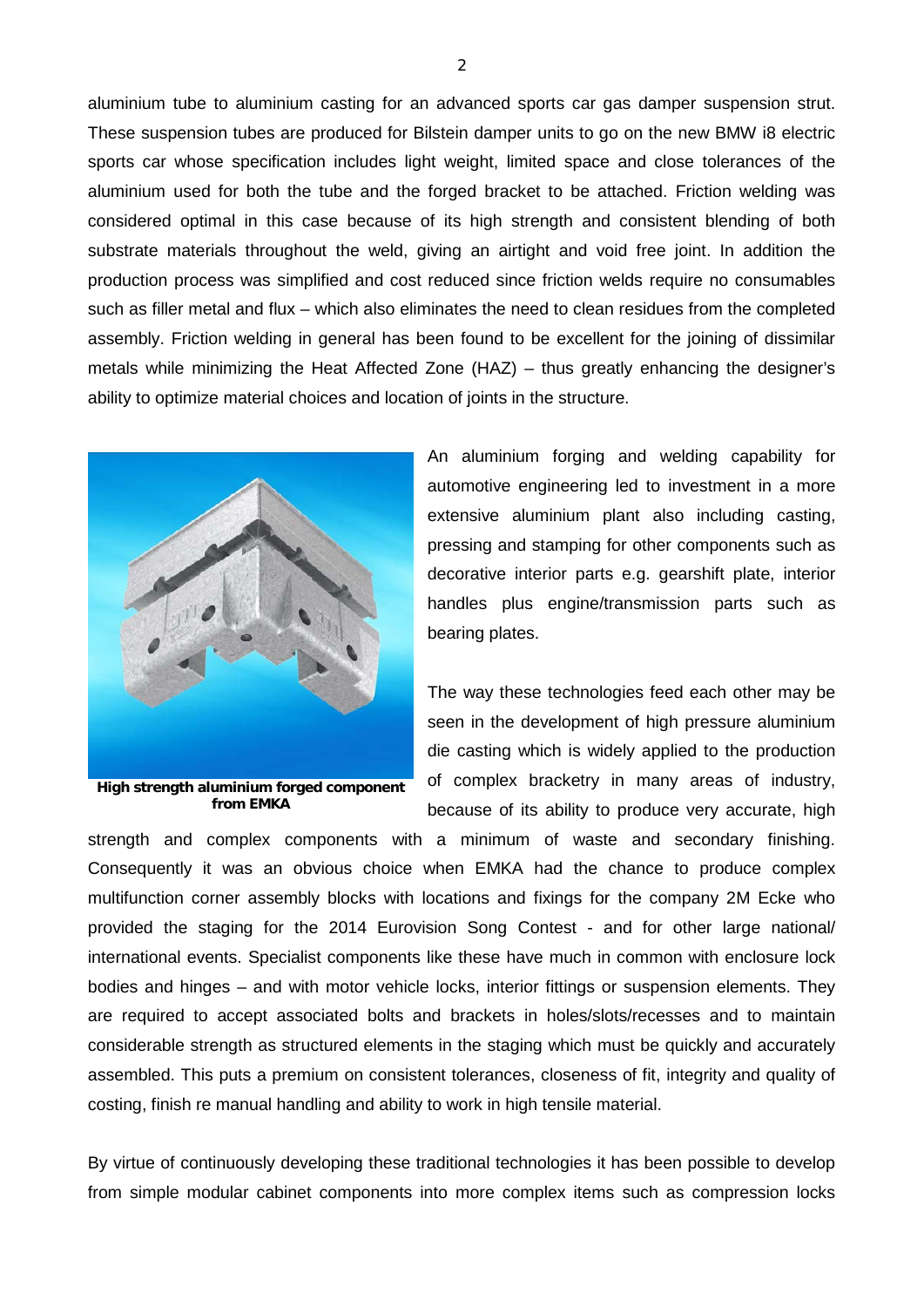which are also used on motor vehicles and other applications. For example the move into production of enclosure profiles and sealing systems was very applicable to automotive use such as vulcanized rings and corner joints, also PVC and EPDM gluing of joints, production of banding straps and luggage loops. Of course this process works back as well to enhance the quality and expanded functionality of simpler products leading to a more sophisticated range of more developed and basically better products. In fact it is probably true to say that "Pretty much anything we want to make, we can make."

This includes air conditioning cabinet compression locks for example, a range which expanded into levered latches for commercial vehicle internal panels and external luggage/equipment compartments. Essentially these vehicle components are slightly more complex derivatives of enclosure items. Allied products include toggle fasteners – e.g. for military vehicles with storage moved from the inside so increasing internal space and safety of army personnel carriers. Similarly, the 1056 butt hinges – developed with a friction feature, e.g. for glove boxes and windows on commercial vehicles - and rail compression locks – developed with a standout visual indictor such as the high speed dual dust cap – tested to remain in place at 300 Kph but which will not close unless the lock is already securely closed. Parallel product developments from this ongoing program include stainless steel hinges with retaining pin which allows for hinge removal without loss of pin and extension of lock bodies to suit thicker moulded and composite panels as used on caravans, mobile homes and motor homes. An interesting allied case is that of the niche market for horse boxes where colour co-ordinated products are often required – now made much simpler with advancements in colour change capability during production, especially for polyamide – where we now use neutral raw material with add-in colour at the machine so reducing both practical batch sizes and waste.

Interestingly even our traditional electrical control cabinet environments have become much more extreme and we have been able to respond with an expanded range of high grade AISI 316 stainless steel locks/handles for offshore gas fired power stations. These were developed with special silicone seals for high temperature operation where high ambient is experienced in some locations, but more importantly equipment may need to be mounted adjacent to pipework running at combustion related temperatures.

Alongside the metal technologies we have seen tremendous growth in the alternatives such as filled and unfilled plastics – generically these are often known as "engineering " plastics – developed over recent decades these have offered performance comparable with metal in many situations at a fraction of the cost. We are now in a new wave of development with these materials where their performance is sufficiently advanced to compete head on with metal in even more places, while maintaining advantages in the form of lower cost, light weight and corrosion